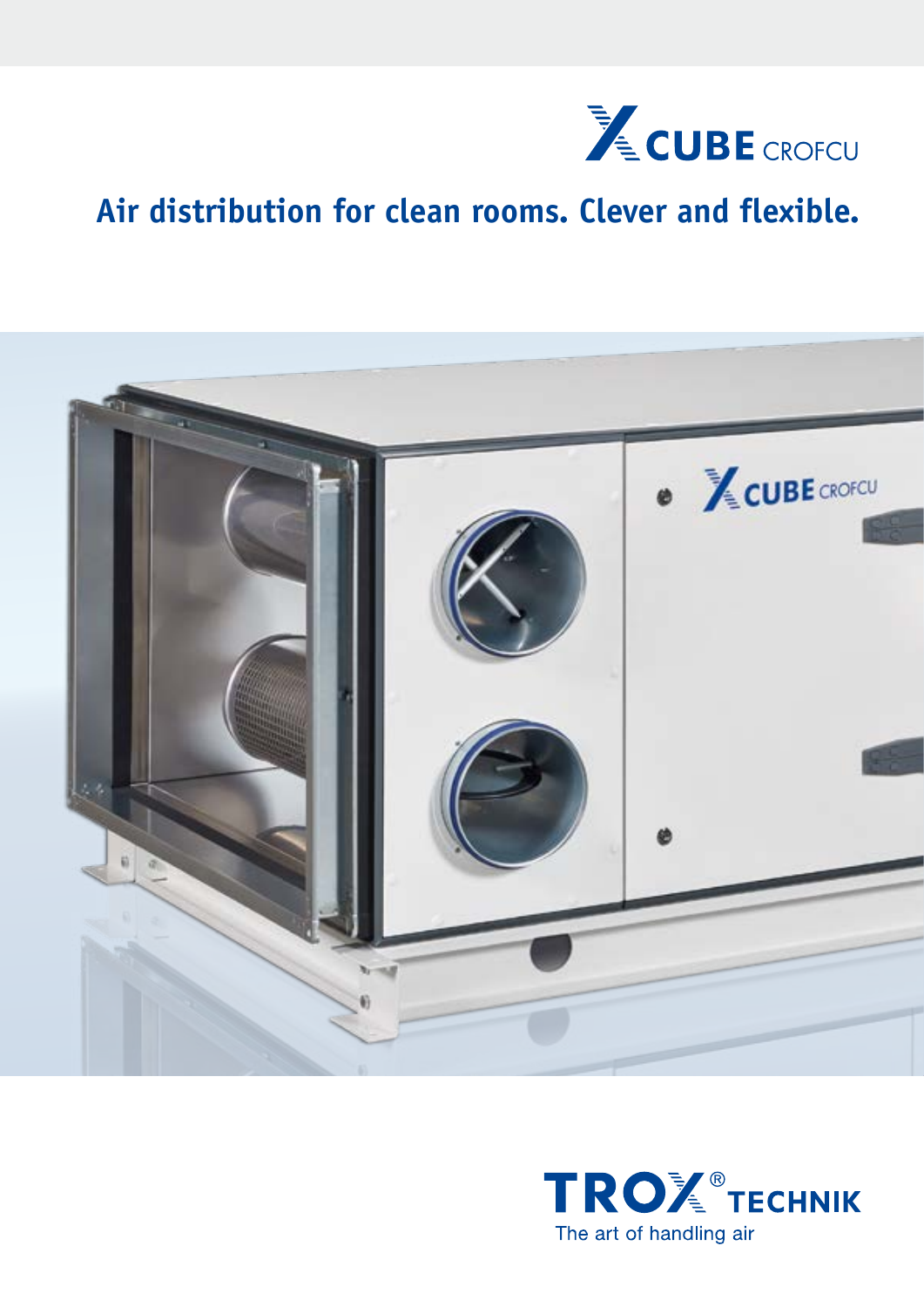







#### **X-CUBE CROFCU increases the efficiency**

The quasi plug-in construction of the X-CUBE CROFCU reduces the installation time on site considerably. More savings potential results from the easy and straightforward maintenance since all components are easily accessible. Fresh air is added based on demand such that no energy is wasted. A factory acceptance test ensures that each unit complies with the applicable standards and meets the requirements of the customer. All required parameters are factory set. As a consequence, only a minimum amount of time is required for commissioning and on-site tests.

# **Unparalleled hygiene**

With the special shape of the casing, its smooth surfaces, and the way in which the components are installed, the X-CUBE CROFCU complies with the VDI 6022 guideline.

# **Easy installation**

The X-CUBE CROFCU is delivered ready to operate. Transport is easy as holes are provided for the insertion of transportation rods such that the unit can be lifted with a crane. The dimensions fit the usual grid sizes of clean room ceilings. Due to its rigid base the unit can be safely installed in ceilings or set up on the floor. Any wiring inside the CROFCU is already complete and need not be performed on site.

# **Rapid commissioning**

All required parameters are factory set. A factory acceptance test ensures that each unit meets the normative requirements as well as those of the customer. No more wiring is required on site, which allows for rapid and hence cost-saving commissioning.

# **Safe maintenance**

The X-CUBE CROFCU has been designed without any sharp edges and hence ensures maximum safety. All components are easily accessible and easy to maintain.

# **Flexibility**

It is possible to use the X-CUBE CROFCU as a single unit or to combine several units. In conjunction with the TROX software this results in a flexible ventilation solution for clean rooms. The CROFCU allows for stand-alone operation as well as for integration with modern building management systems.

#### **Made in Germany**

Thanks to its most advanced manufacturing technology in Germany, TROX can supply excellent quality and meet the most demanding delivery times. Just for the X-CUBE TROX built a dedicated 15,000 m² production facility in Anholt, near the German-Dutch border, which has been equipped with the most advanced manufacturing technology. Almost needless to mention that TROX implements the relevant industry standards and has all its components and processes certified.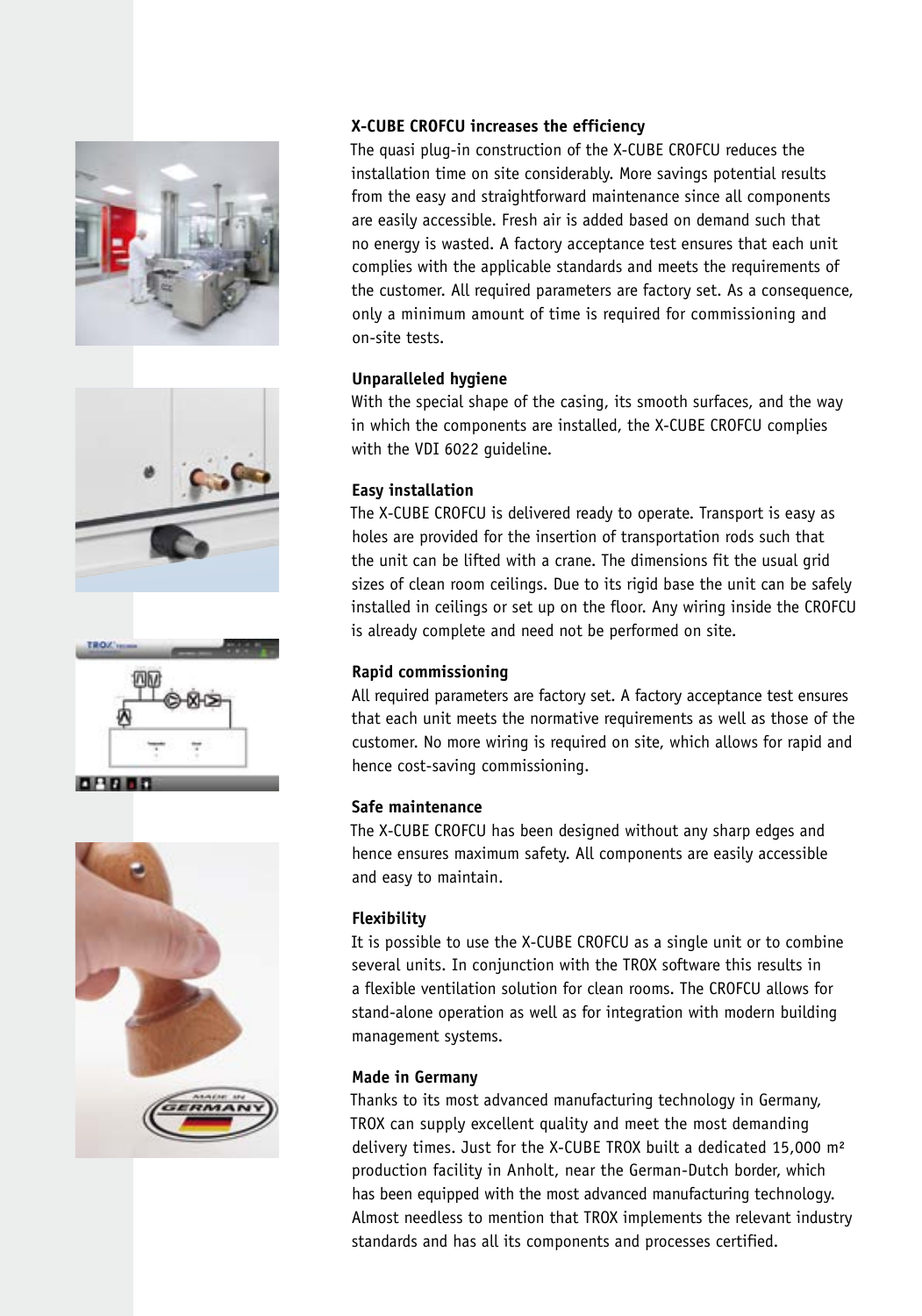

*X-CUBE CROFCU production facility in Anholt, Germany*

# **Air distribution for clean rooms.**  ▶ Clever and flexible. ▶▶

Most clean rooms are characterised by a very high air change rate. Depending on the situation, it may be necessary to change the air volume in a room up to 40 times per hour.

On the other hand, only a few people may be working in the production rooms or labs at any one time. This means that only a small quantity of air is , used' and hence only a low fresh air flow rate is required. A similar case are thermal loads, which need to be dissipated only in selected spots.

Enter the X-CUBE CROFCU – and with it a completely new design concept for clean rooms. The compact, factory tested secondary unit for use with centralised ventilation and air conditioning systems is typically installed in false ceilings. With its unique features it meets the essential requirements on the ventilation and air conditioning of class C and class D clean rooms.

- Dissipation of high thermal loads
- Addition of fresh air as required
- Maintenance of room pressure by integral volume flow rate control
- Suitable for all clean room concepts
- Suitable for all classes of clean rooms (ISO 14644-1) when combined with particulate filters
- Pumped chilled water cooling system with room temperature control
- Variable recirculated air volume flow rates of up to 6000 m³/h
- Increased flexibility if several units are connected
- Energy-efficient plug fan with EC motor
- Addition of fresh air from 50 m<sup>3</sup>/h to 2000 m<sup>3</sup>/h
- Monitoring of filters downstream
- Contamination check by means of pressure zone control
- Space-saving due to smaller ducts
- Simple and quick commissioning due to plug and play

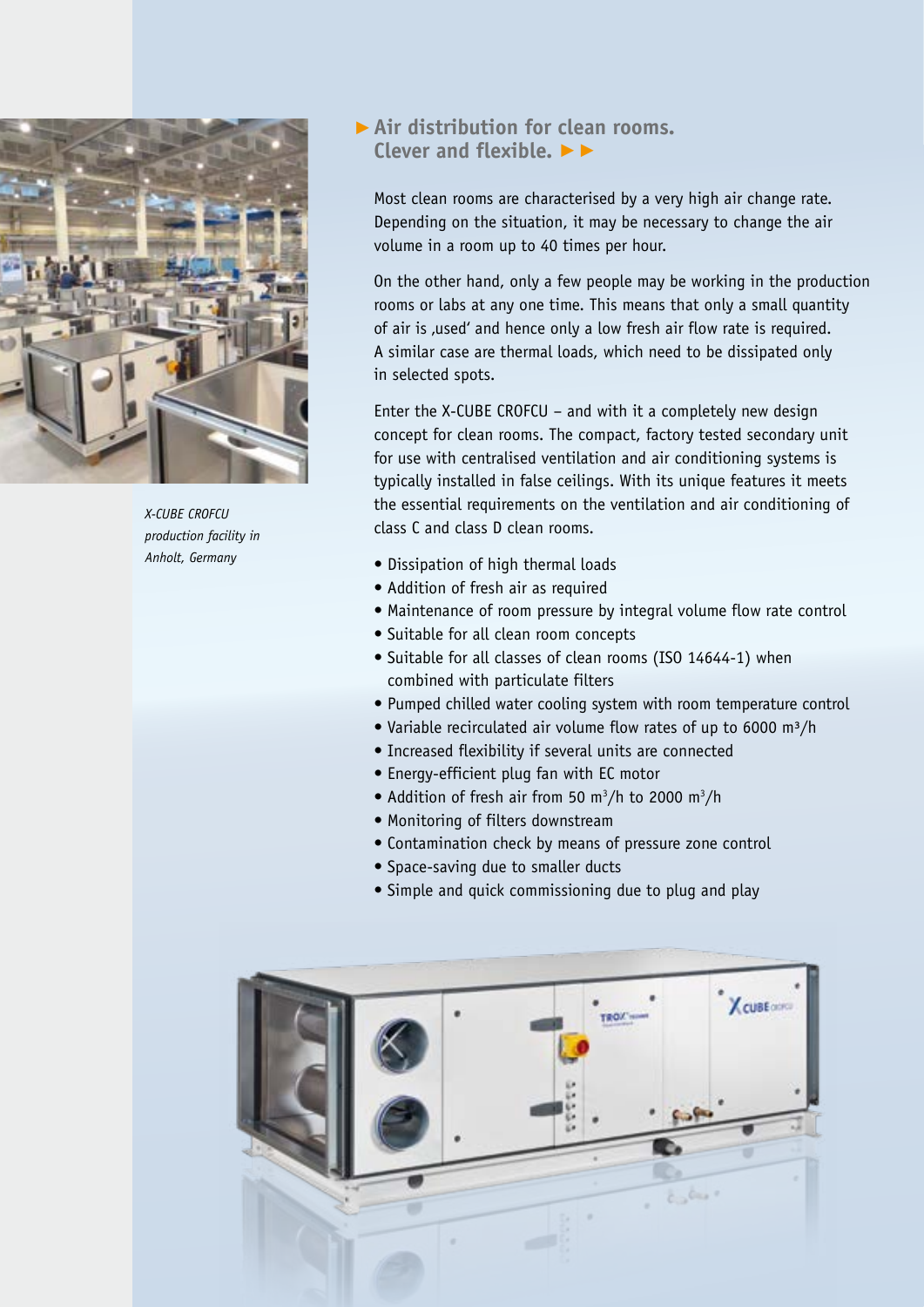

#### **Panels**

- ■ *Integral cover profiles*
- *Compression latches*
- *facilitate inspection and cleaning*



## **Interior surfaces**

■ *Stainless steel or powder coating for maximum hygiene*





# **Steel frame**

- ■ *Powder-coated*
- *Completely covered by panels*



## **Casing**

- *Integral acoustic and thermal insulation*
- *Elimination of thermal bridging due to separation between inner skin and outer skin as well as between supply air and extract air*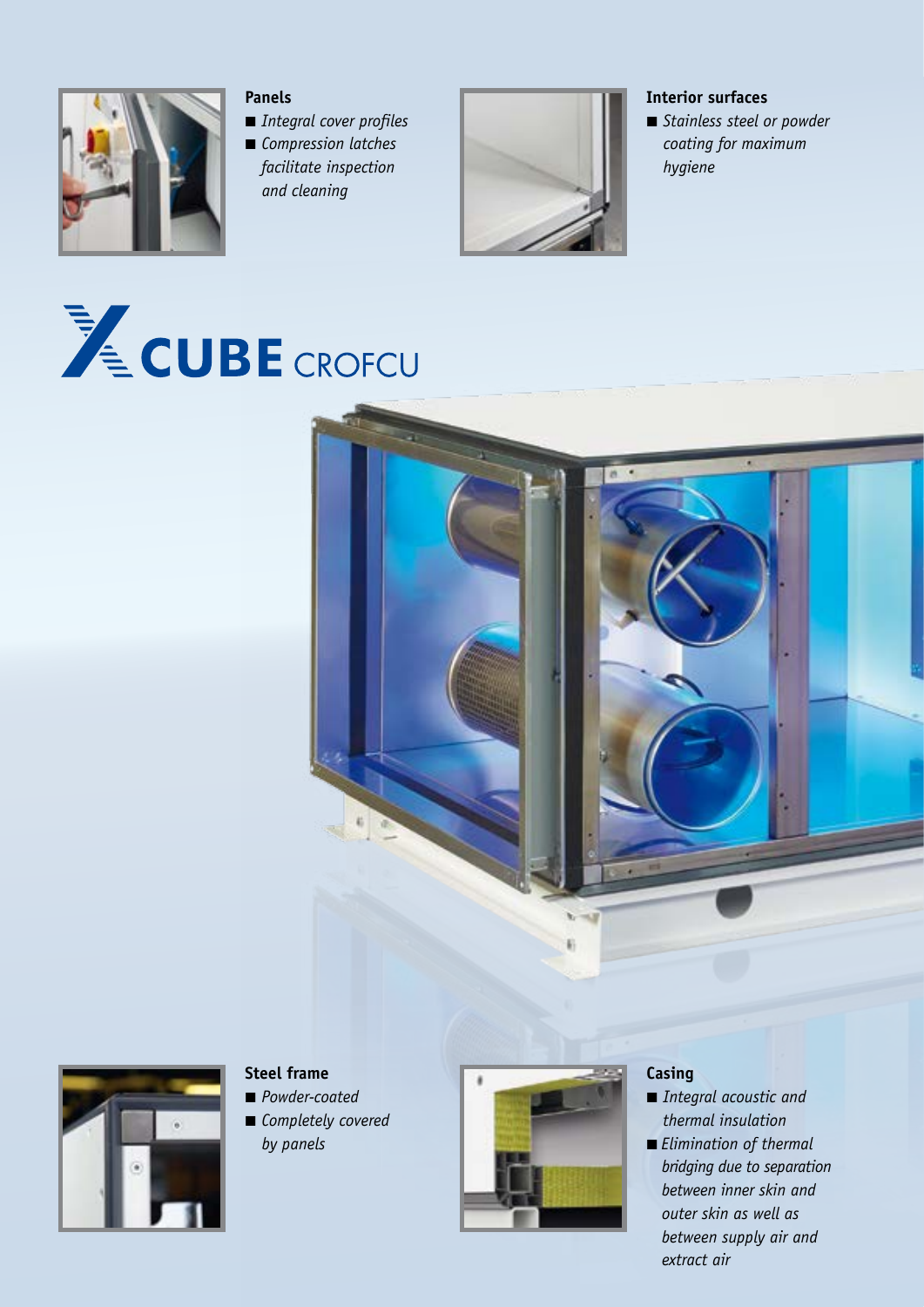

# **Volume flow control**

- *High control accuracy*
- *For airflow velocities up to 13 m/s*
- *Closed blade air leakage class 4 to EN 1751*



## **Primary air system**

- *Optimum addition of primary air*
- *No mixing with exhaust air*





# **Centrifugal fan**

- *EC motor without impeller housing*
- ■ *High efficiency*
- *Low sound power level* ■ *Complies with the future* 
	- *efficiency class IE4 according to IEC 60034-30*



### **Optional particulate filter**

- ■ *Eurovent-certified, energy class A*
- *Compact depth*
- ■ *Low initial differential pressure*
- *High dust holding capacity*
- *Stainless steel clamping rails*